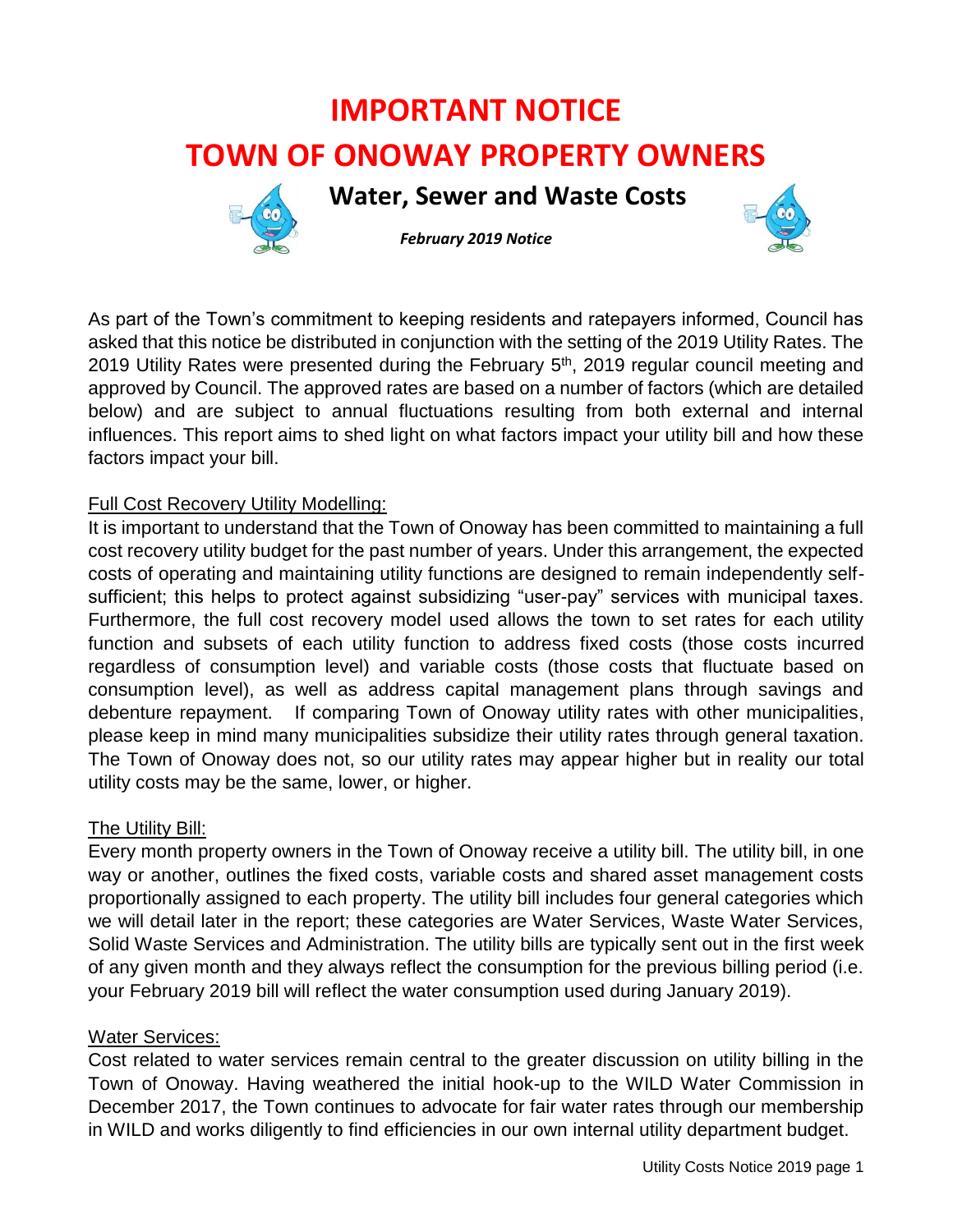On your monthly water bill you will see three water service related items:

- A Basic Water Fee (which is \$11.70 for residential sized 5/8" lines and represents a flat fee that goes towards capital asset replacement/savings for the Town's water line infrastructure). This fee is unchanged from 2018.
- A Water Consumption Fee (which is \$5.60 per cubic meter and represents a variable cost which is the combination of the Town's variable rate and WILD Water's variable rate)
- A Regional Water Debenture Fee (which is \$8.50 and represents a fixed cost for each bill and goes to pay the Town's share of the WILD Water construction costs)

In 2019, the Basic Water Meter Rates will remain the same. However, the Water Consumption Fee and Regional Debenture Fee will be seeing a slight increase:

- The Water Consumption Fee will be increasing from \$5.40/cubic meter to \$5.60/cubic meter. The Town has maintained their portion of this rate at the \$2.85 level, however cost increases charged to WILD Water have resulted in an increase in the rate WILD charges its members for consumption from \$2.55/cubic meter to \$2.75/cubic meter. In real terms, this \$0.20 increase will result in an additional cost of \$4.20 on the average bill (note average water consumption is 21 cubic meters/month). Please refer to the last page for tips on how to reduce your water consumption, thereby reducing your actual monthly water cost.
- The Regional Water Debenture Fee will be increasing from \$7.80/month to \$8.50/month. This increase is directly related to additional costs incurred to complete construction of the project; WILD incurred some cost increases and though much of the project is funded through provincial and federal agencies, the 10% portion due by WILD is then requisitioned from its members. This will be an additional cost of \$0.70/bill as of January 2019. WILD Water's total cost for construction of Phase I and Phase II is estimated at \$49 Million, of which 90% was received through Provincial and Federal funding and 10% has to be covered by municipal members. The Town's prorated share of this 10%, based on estimated consumption, is estimated at \$734,000. This debenture fee collected by the Town goes directly to the WILD Water Commission to pay for the Town's share of this debenture payment. Background information: the WILD Water Commission was formed back in 2005, and is comprised of 19 member municipalities from within Lac Ste. Anne and Parkland County boundaries. Phase I seen construction of a waterline from Stony Plain to Wabamun and Paul First Nation, including a truck fill at Kapasiwin and a booster station. Phase II seen construction of a waterline to Onoway, Alberta Beach and around the lake to Alexis Nakota Sioux Nation, and included a truck fill at Alberta Beach and a truck fill/booster station on Twp Rd 540. Phase III and IV will see future construction to communities north of Onoway (Sandy Beach and Nakamun Park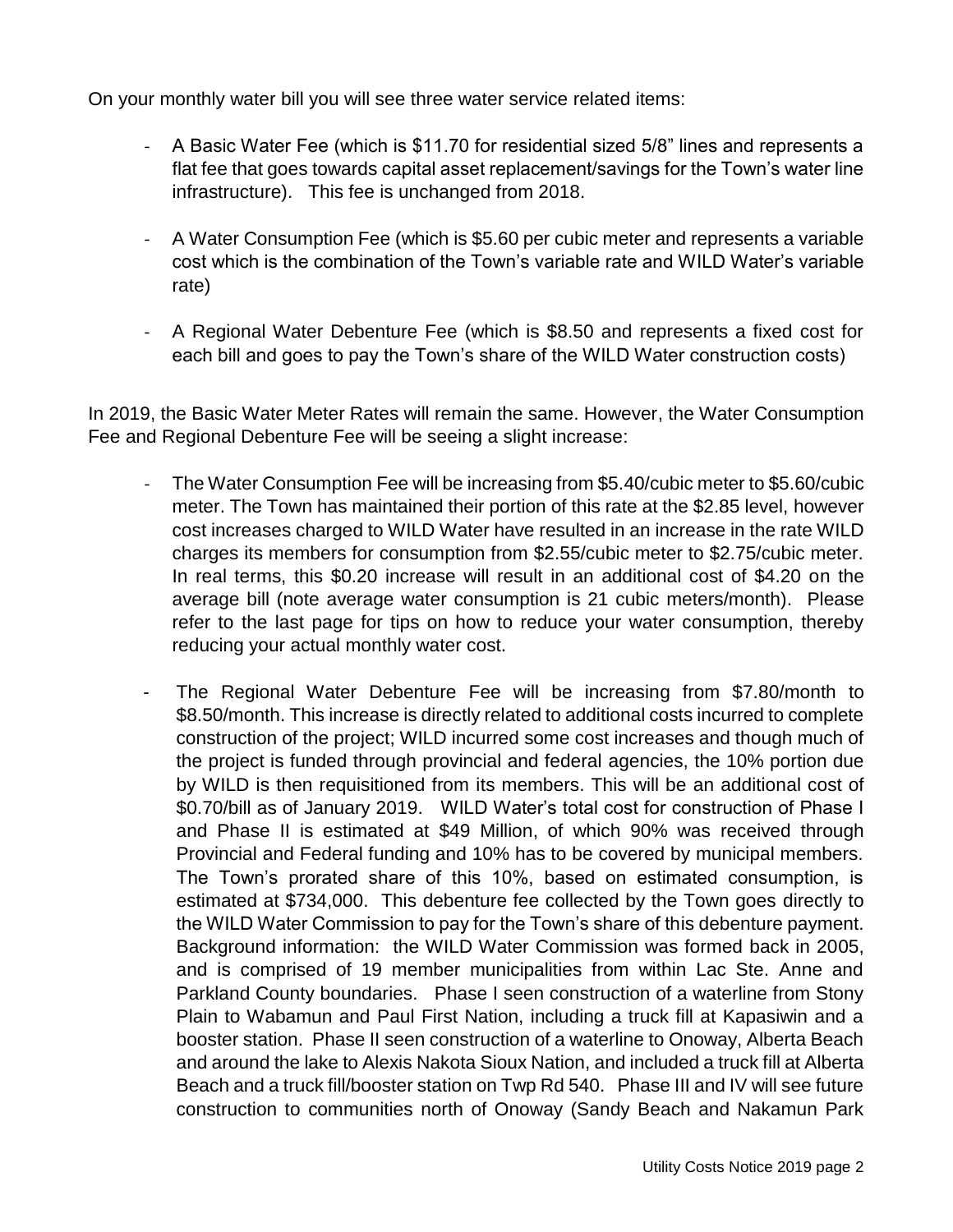areas) and west of Wabamun (Seba Beach, Entwistle, Lake Isle areas) and applicable truck fills and/or booster stations that may be required.

#### Waste Water Services:

Costs related to Waste Water Services are assigned into three items; Basic Sewer Meter Fee, Sewer Consumption Fee and the Sewer Forcemain Replacement Fee. These fees will remain the same as those charged in 2018. However, for clarity:

- The Basic Meter Fee is a fixed charge per bill based on service line size. For residential properties this fee is \$7.25/bill and goes towards capital asset replacement for Town sewer infrastructure. This fee is unchanged from 2018.
- The Sewer Consumption Fee will remain at \$1.44/cubic meter, and is based on your water consumption. If you are able to reduce your water consumption you will also reduce what you pay for sewer.
- The Sewer Forcemain Replacement Fee was added in 2018. Similar to the Regional Water Debenture Fee, this charge goes to cover the costs associated with a capital construction project. This sewer Forcemain that was replaced runs from the lift station at Ruth Cust Park east to the Town's lagoon site along Highway 37. The total cost for this project was \$1.7 Million of which 74.06% was covered through Provincial/Federal funding and 25.94% has to be covered by the Town of Onoway. The Town's portion works out to \$417,325 of which the Town used \$200,000 in reserves and is collecting the other \$217,325 via this monthly replacement fee. This \$6.30 monthly placement fee will remain on your utility account for 8 years (2018 to 2025).

For a consumer using 20 cubic meters/month, the above noted increases (\$0.20/cube increase in consumption fee and \$0.70 increase for WILD debenture) would equate to  $$4.00 + $0.70 =$ \$4.70/month x 12 months = \$56.40/year. Please note that a 2 cubic meter/month change in your water consumption would equate to a change in your monthly consumption costs of \$14.08/month (\$11.20 in water and \$2.88 in sewer).

#### Solid Waste Services:

The Town contracts solid waste services from GFL Environmental. This service includes garbage collection, organic collection (seasonal) and recycling collection on a weekly schedule throughout the year. Every residential property in town, and most commercial ones, are issued carts and receive this service. Our contract with GFL provides compensation based on the number of properties. Accordingly, the total annual cost is divided by the number of serviced properties and then added to each monthly bill proportionally. There are three solid waste service charges attached to your bill:

Utility Costs Notice 2019 page 3 - Garbage and Organics Collection Fee works out to \$23.00 per month per serviced property. This charge is projected to remain the same as in 2018. Garbage collection